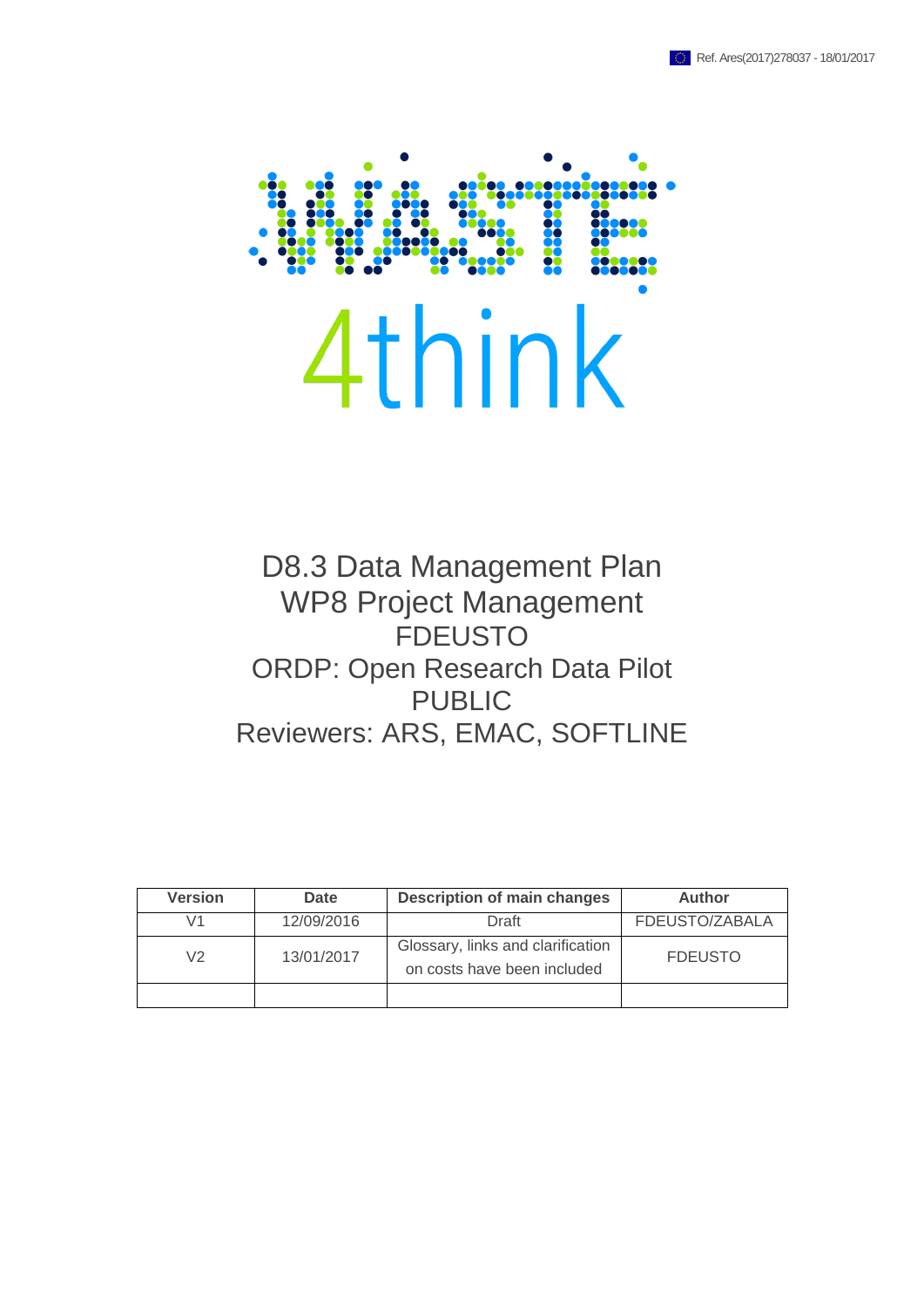

# **Table of Contents:**

| 4.1  |  |  |  |
|------|--|--|--|
| 4.2  |  |  |  |
| 4.3  |  |  |  |
| 4.4  |  |  |  |
| 4.5  |  |  |  |
| 4.6  |  |  |  |
| 4.7  |  |  |  |
| 4.8  |  |  |  |
| 4.9  |  |  |  |
| 4.10 |  |  |  |
| 4.11 |  |  |  |
| 4.12 |  |  |  |
|      |  |  |  |
| 5.1  |  |  |  |
|      |  |  |  |
| 5.2  |  |  |  |
|      |  |  |  |
|      |  |  |  |
|      |  |  |  |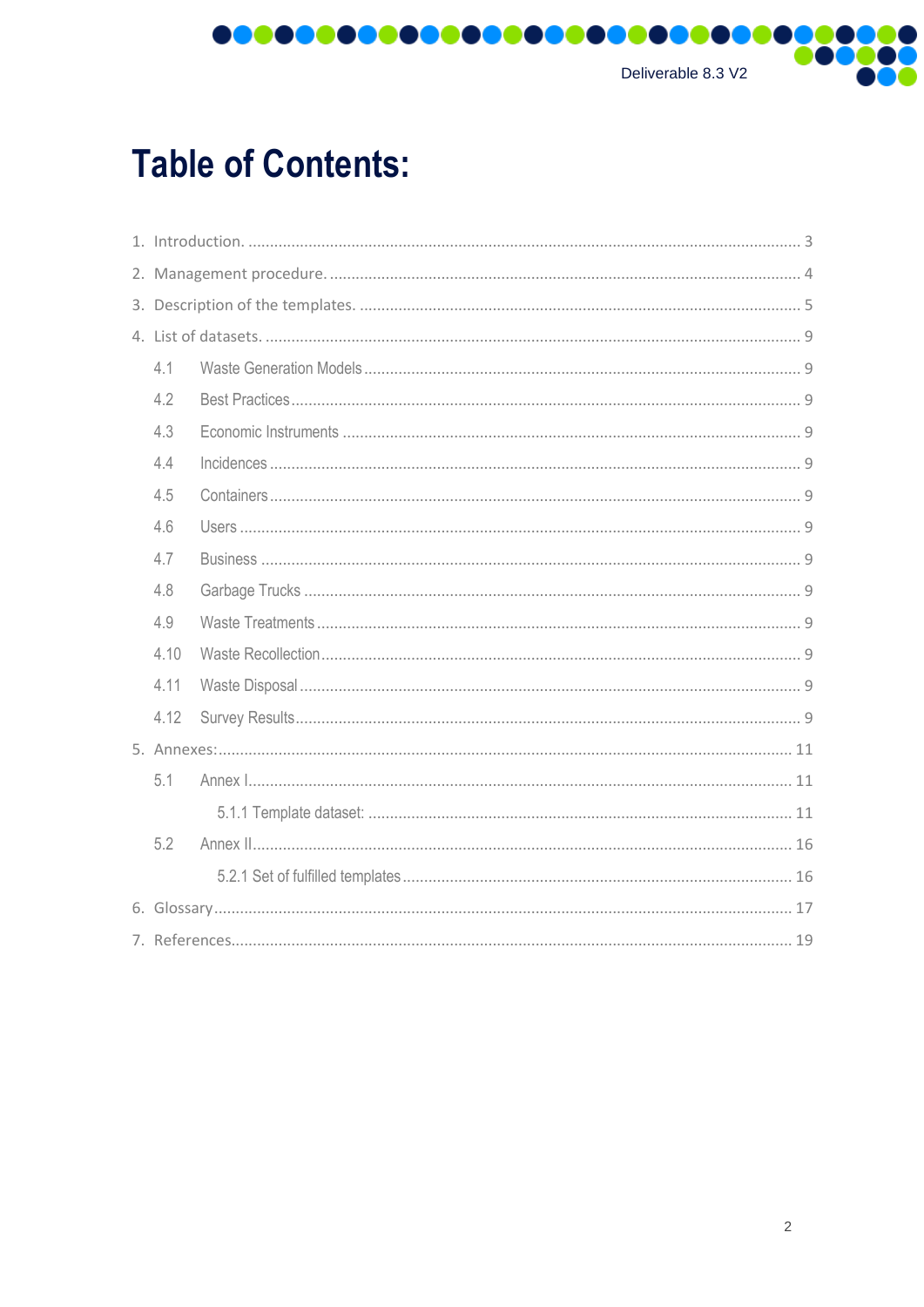

# <span id="page-2-0"></span>**1. Introduction.**

**POOOO** 

Each project in the EC's Horizon 2020 program must define what kind of results are generated or collected during the project's runtime and when and how they are published openly. The Data Management Plan (DMP) has been structured by following the guidelines provided by the European Commission in 2016.

**DOO** 

DOO

As stated in "A European strategy on the data value chain", the intelligent use of data enables the creation of new products and services and has the potential to transform Europe's service industries and significantly increase their efficiency. In the public sector, it will lead to cost reduction of operations, increase of efficiency and better and more personalised services for citizens.

The aim of WASTE4THINK´s Data Management Plan is to provide an analysis of the main elements of the data management policy that are going to be used by the consortium.

The results of the project waste4think It will produce an improvement in the management of public services which address the citizens and other stakeholders´ needs. These services are expected to be based on the combination of Open Government Datasets with user-generated data though social networks and third party data to give place to added value datasets.

The Waste4think project's partners are committed to offer as much information as possible generated by the project through Open Access. Such information includes: scientific publications issued by the project consortium, white papers published, open source code generated, anonymous interview results, or datasets used for gathering stakeholders´ feedback.

The present document constitutes the first version of WASTE4THINK`s Data Management Plan (DMP). The main objective of this DMP is to provide an analysis of the main elements of the data management policy that are going to be used by the consortium. It has the following characteristics:

- It is a document outlining how all the research data generated will be handled during the project life, and even after it is completed, describing, whether and how these datasets will be shared or allowed data re-use and also allow validation of results presented in scientific publications generated by the project.
- It is also a document outlining how all the research data and non-scientific documents generated during the lifetime of the project will be handled in terms of sharing policies, archiving and storage and preserving time.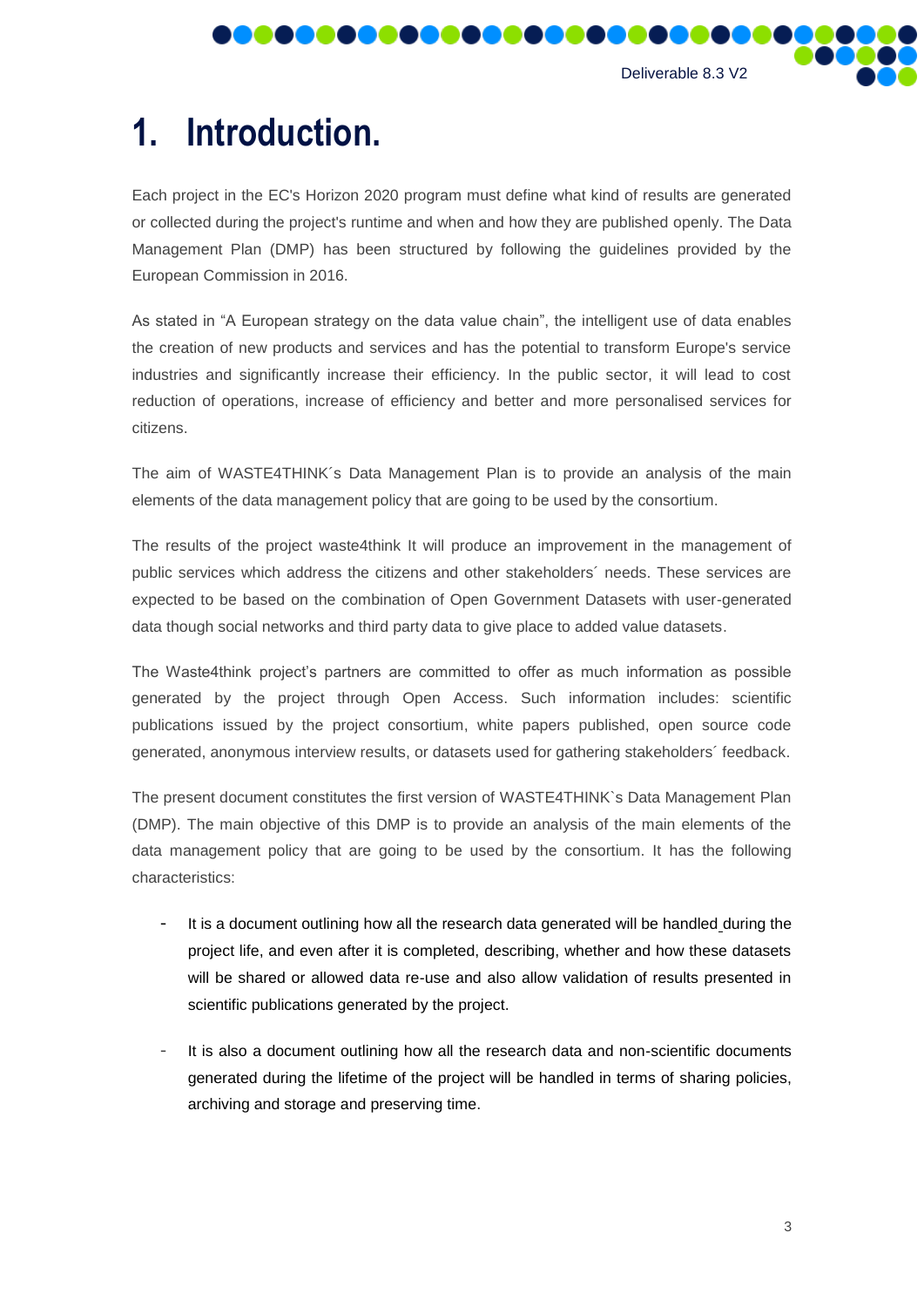

It is not a fixed document; it evolves and gains more precision and substance during the lifespan of the project therefore other updated versions will be prepared for M18, M30 and M36.

The figure below shows a diagram of the steps of the DMP and the possible uses of the data sets generated once and was managed from the Plan.



Figure 1. DMP Stages. Source: Own elaboration.

# <span id="page-3-0"></span>**2. Management procedure.**

DMP generation is a complex and prolonged process that requires multi-stakeholder bodies to work together, including the responsible for the DMP (a responsible per partner) who will be responsible for management and control of DMP, as well as the different partners involved in the production of information generated during the course of the Project.

Partners and external experts who support the project WASTE4Think should complete a template for each of data sets generated. This template is included in Annex I, Template dataset to the present document.

The Annex II is formed by the sum of all templates generated throughout the Waste4think project.

A complete procedure has been defined in the template in order to report on how the data sets collected and documents generated during the course of the Project are archived, stored, shared, retained, etc. These templates are in editable PDF format to facilitate its edition and to complete the data fields which are defined.

Each partner shall send the full templates for each data set generated to their responsible for the DMP.

The responsible of DMP shall inform to each of the partners the need to be kept up to date their templates so as to incorporate regular changes and updates. This updating of data process shall be carried out within six-month periods, if there have been modifications.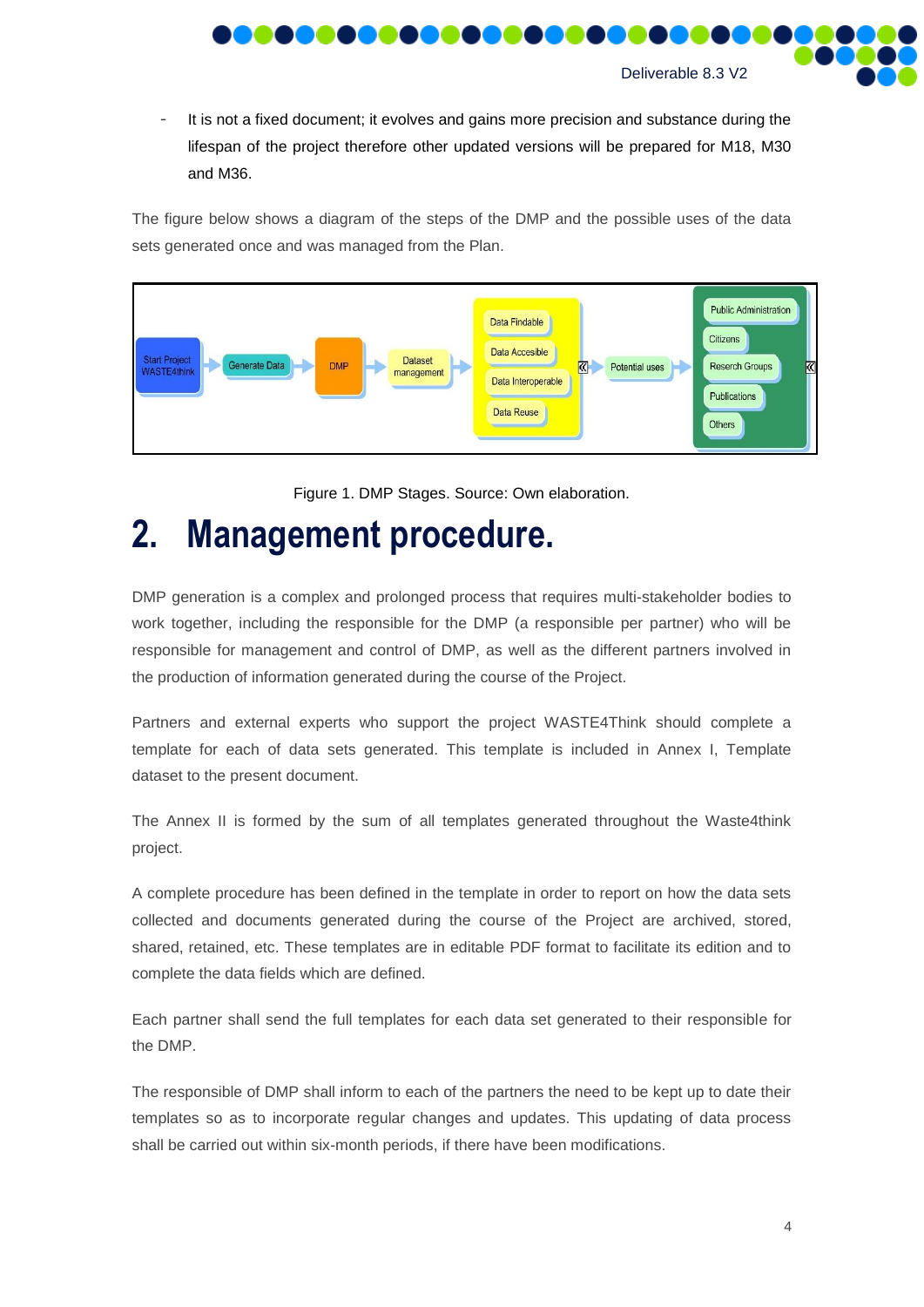

The person responsible of DMP shall collect all templates generated during the course of the Project, which are stored in a database?? Reservoir?? File? Until the final version is incorporated in the latest version of the DMP deliverable.

This latest version, before being stored, it should be reviewed from the defined procedures in the deliverable D 9.7 Ethics requirements and at the same time the National Data Proteccion Agency of each pilot should be inspected.

The responsible for carrying out updates for each template stored by responsible of DMP will be the partners, who should link their updates to each template.

A descriptive synthesis for the procedure which explains the DMP generation in the Waste4Think project is included below:



Figure 2. DMP Procedure. Source: Own elaboration.

# <span id="page-4-0"></span>**3. Description of the templates.**

The following template has been prepared to answer to all the questions regarding the use of research data. It is a set of questions to know in detail the type of data that will be generated in each case, and the way that will be managed.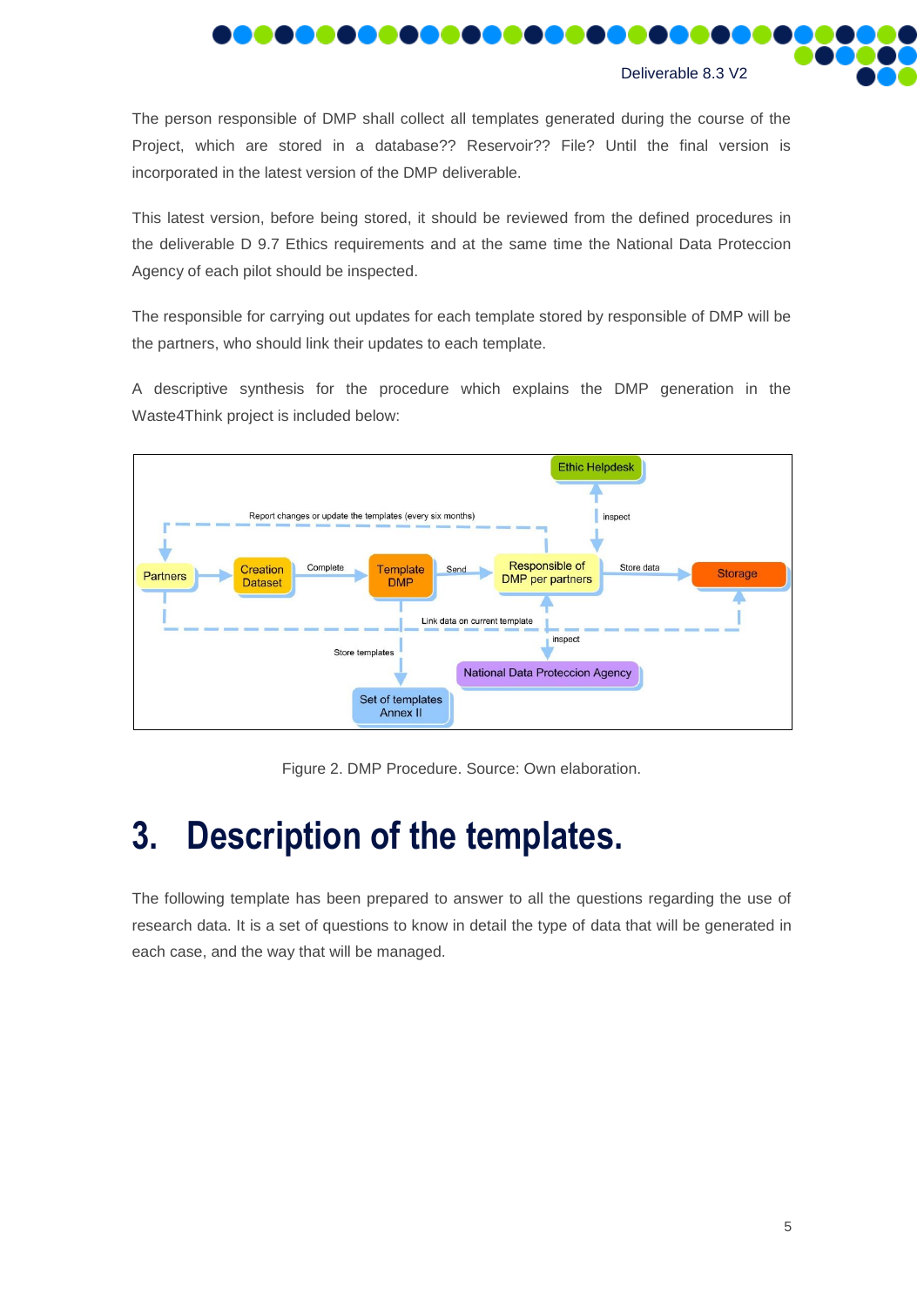

The elements of the template for the research data management template are the following ones:

- 1. Data Summary.
- 2. Fair Data (Data Findable, Accessible, Interoperable and reuse).
	- 2.1. Data Findable.
	- 2.2. Data Accessible.
	- 2.3. Data Interoperable.
	- 2.4. Data Reuse.
- 3. Data Management and allocation of resources.
- 4. Ethical and Legal Aspects.
- 5. Other Aspects.

#### Template has been designed for the purpose to enable future users to:

- $\checkmark$  build on top of existing research results,
- $\checkmark$  avoid redundancy,
- $\checkmark$  participate in open innovation, and
- $\checkmark$  read about the results of a project or inform citizens.
- $\checkmark$  understand and reconstruct scientific conclusions, and
- $\checkmark$  build on top of existing research data.

The first part recognizes a brief description of the project Waste4think, the funding, the project leader, the consortium members and the duration of the project.

#### **Template of Dataset**

#### **Data Summary**

The first section of the template is designed to obtain an overall synthesis from the dataset generated, specifying the data set name and the work package to which belongs it.

Furthermore, in order to complete this general description, it is necessary to include the typology of data, with a short description as well as the data source and the methodology followed.

In addition, it is relevant that the dataset can be linked with the Project's objectives and results.

Within this first section, it seems appropriate that data could be contextualized in order to understand the need for generating this information to achieve the objectives pursued.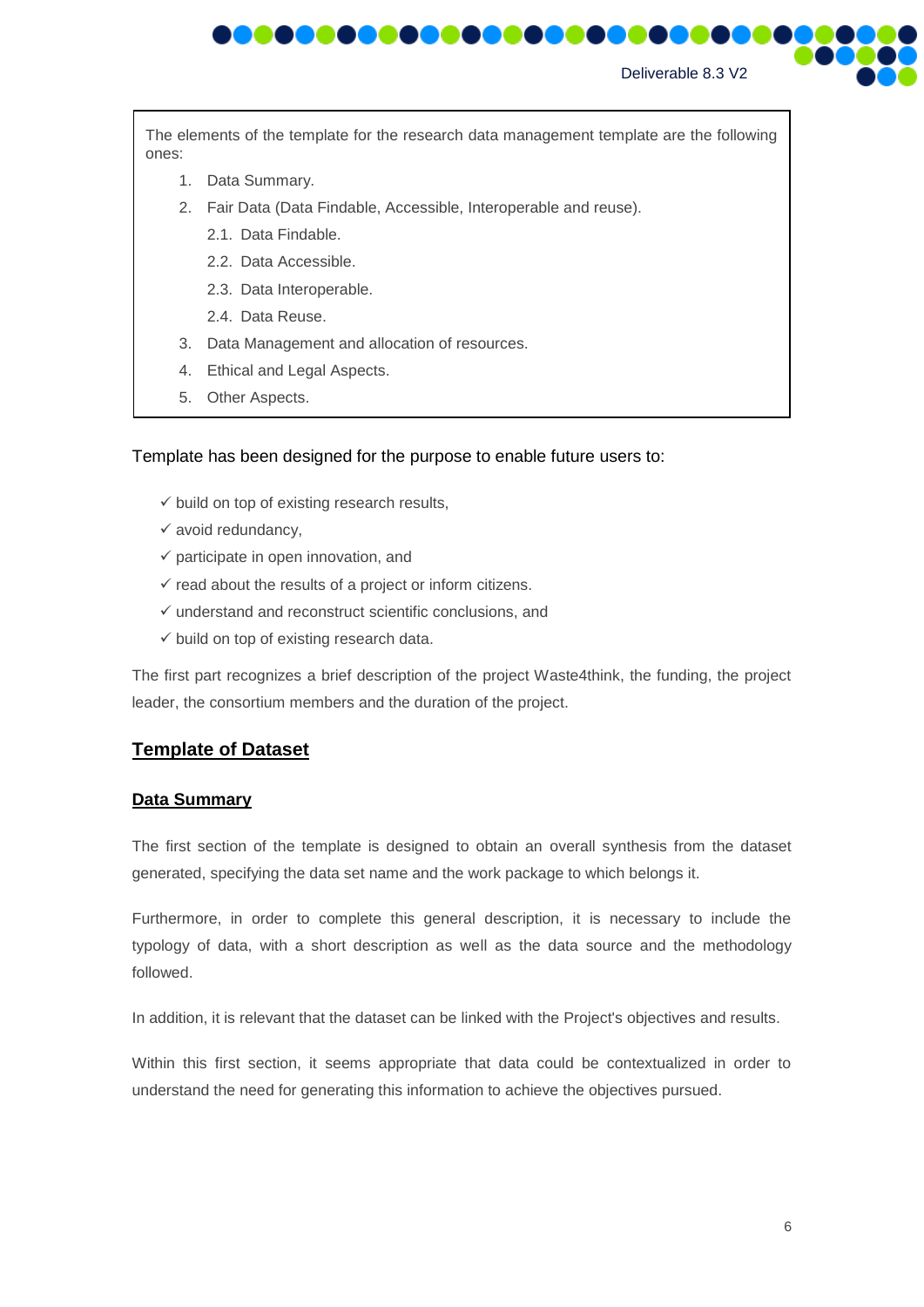

Finally, it is relevant that it could be provided a brief description of the external data sources which are to be used in its generation process. For example, the origin of the data, its relevance, license for use, date, etc.

#### **Fair data**

#### *Data Findable*

The concept of findability refers to the viability of the information to be located by other users. Therefore, in this section a number of subsections have been designed to deal with the ease of access to data.

Those paragraphs concern the type of linked data, based in the Tim Berners-L classification. On the other hand, several aspects of data related to the standard and metadata formats used have to be fulfilled, specifying the metadata type as well as the identification of the process for storing documents. A link has been provided to help partners select a metadata standard.

On the other hand, it is necessary to define the ontology. The Ontologies is a formal naming and definition of the types, properties, and interrelationships of the entities. Indicating if it is a has been defined its own or has been used a defined one. A link has been provided to help partners select ontologies models.

In addition, information about the existing and potential data users must be collected and it is necessary to specify search channels which could be used by the different users to get them.

#### *Data Accessibility*

In this section, it is necessary that the accessibility of date is provided. It is for this reason that a number of subsections have been devised to provide information about the nature of the data, whether they are public or private, or whether the owner of the data intends to publish or share. In this sense, if the data owner has the intention to publish it must specify when it is going to be.

Lastly, possible problems that may exist to the sharing of data must be identified. For example, the confidentiality of data collected, the file size, etc.

#### *Data Interoperability*

Interoperability is the ability of two (or more) systems or components to exchange information and use the information exchanged.

A number of subsections have been included in this section to indicate the type of data format in order to their possible exchange, as well as methods or software that are necessary to access and manipulate them.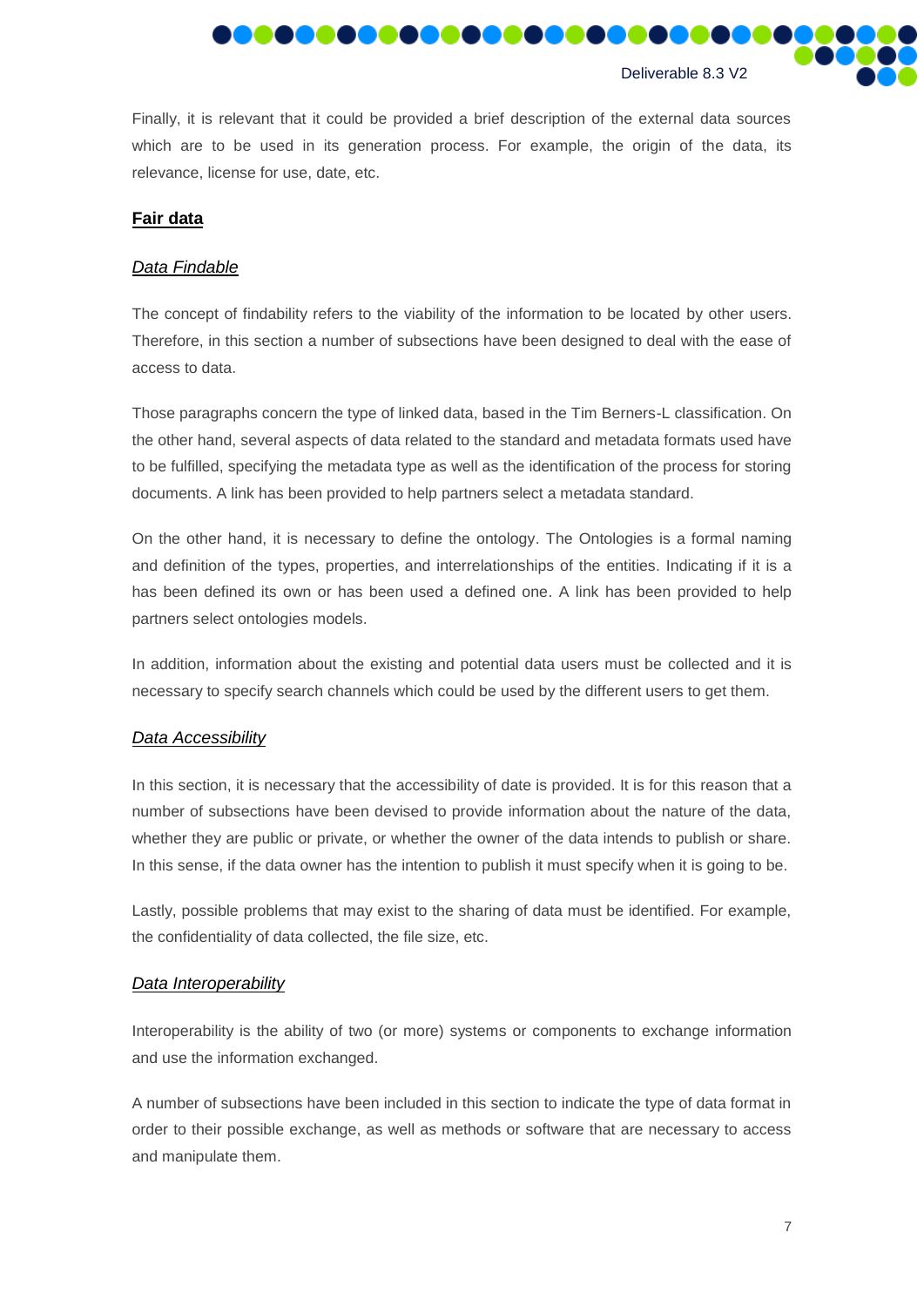

#### *Data Reuse*

In response to questions referring to the reuse of data, three subsections have been defined:

In the first one, the licensing terms and possible license restrictions must be made.

In the second subsection, a list of copyright holders and creations protected by the laws on Intellectual Property must be defined.

Finally, the third subsection shall contain a list with restrictions or permits that could be defined to reuse the data, indicating the list roles/individuals (internal and external) with any limitations to access, including who has authority to grant additional access.

#### **Data Management and allocation of resources**

Regarding data management, a number of sub-sections concerning the data curation, understood as maintaining, preserving and adding value to digital research data throughout its lifecycle, from creation and initial storage to the time when it is archived for posterity or becomes obsolete and is deleted. The main purpose of data curation is to ensure that data is reliably retrievable for future research purposes or reuse.

Furthermore, there are also two key aspects: to specify the main data storage medium and the location of the data, including where they are going to be stored. A link has been provided to help partners select an open data infrastructure.

Another important part in the management of the data is related to backups, which are the total or partial copies of relevant information as support for possible eventualities. In this sense, it should be detailed how these backups will be performed, as well as, if there will be replicas, etc.

Finally, it shall indicate, if necessary, how to manage the data versions generated during the course of the Project.

#### **Ethical and Legal Aspects**

Aspects regarding informed consent in data collection and information protection in data storage and access. Fulfilment of Ethical requirements are detailed in D9.1-D9.7

Finally, a section is included to identify the legal aspects that affect the data

#### **Other Aspects**

In this last section, it shall provide some other aspects which are considered to be significant in the dataset, and which have not been included in this template.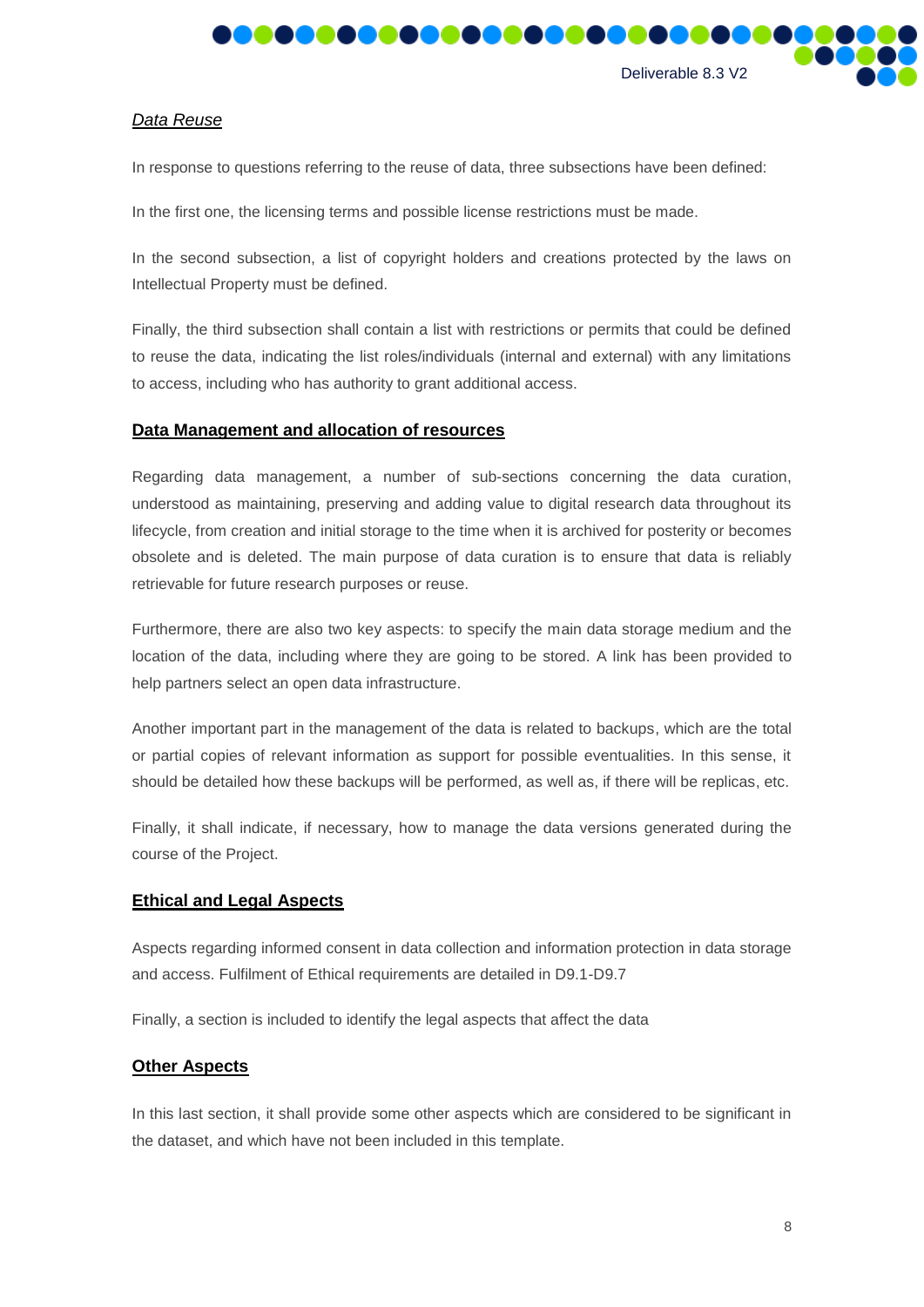

Finally, Annex II consists of the sum of all completed templates throughout the Waste4think project.

# <span id="page-8-0"></span>**4. List of datasets.**

The DMP aims to provide both a detailed list and description of all the datasets that will be generated and used during the lifetime of the WASTE4THINK project.

- <span id="page-8-1"></span>**4.1 Waste Generation Models**
- <span id="page-8-2"></span>**4.2 Best Practices**
- <span id="page-8-3"></span>**4.3 Economic Instruments**
- <span id="page-8-4"></span>**4.4 Incidences**
- <span id="page-8-5"></span>**4.5 Containers**
- <span id="page-8-6"></span>**4.6 Users**
- <span id="page-8-7"></span>**4.7 Business**
- <span id="page-8-8"></span>**4.8 Garbage Trucks**
- <span id="page-8-9"></span>**4.9 Waste Treatments**
- <span id="page-8-10"></span>**4.10 Waste Recollection**
- <span id="page-8-11"></span>**4.11 Waste Disposal**
- <span id="page-8-12"></span>**4.12 Survey Results**

The following table shows the data to be a collect and / or generate. This list is by completing and expanding as the project develops. The data sets are further divided into data structures and unstructured data.

| <b>Non-Structures-Data</b>                     |                               |                                                                                                        |  |  |
|------------------------------------------------|-------------------------------|--------------------------------------------------------------------------------------------------------|--|--|
| Dataset reference                              | <b>Dataset Name</b>           | <b>Description</b>                                                                                     |  |  |
| W4T WasteModelsData                            | Waste<br>generation<br>models | A collection of socio-economic models and<br>the data that support those models                        |  |  |
| <b>Best Practices</b><br>W4T BestPracticesData |                               | A collection of descriptions of best<br>practices on waste prevention and circular<br>economy solution |  |  |
| W4T EconomicInstrumentsData                    | Economic<br>Instruments       | A collection of descriptions of the economic<br>instruments used in different European<br>cities       |  |  |
| W4T IncidencesData                             | Incidences                    | record of incidences in the<br>A<br>waste<br>collection system of a city                               |  |  |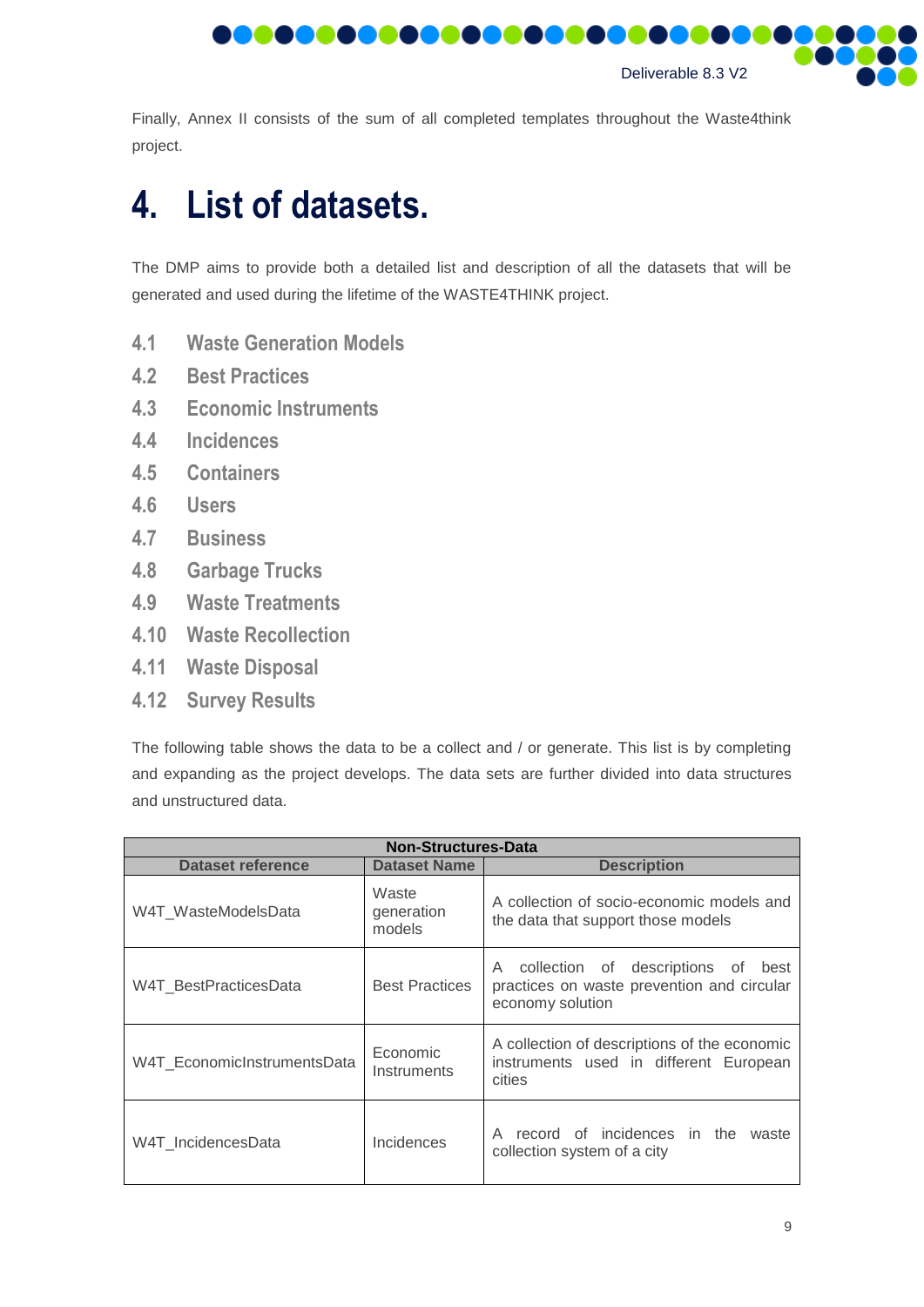

Ω

| <b>Structured Data</b>                      |                                                                                                                                                                                                                                             |                                                                                                                                                                                                                |  |  |
|---------------------------------------------|---------------------------------------------------------------------------------------------------------------------------------------------------------------------------------------------------------------------------------------------|----------------------------------------------------------------------------------------------------------------------------------------------------------------------------------------------------------------|--|--|
| <b>Dataset reference</b>                    | <b>Dataset Name</b>                                                                                                                                                                                                                         | <b>Description</b>                                                                                                                                                                                             |  |  |
| W4T_ContainersData                          | Containers                                                                                                                                                                                                                                  | regarding<br>available<br>the<br>Data<br>waste<br>containers<br>1d<br>$\bullet$<br>Container type (paper, plastic,<br>organic, etc.)<br>Volume<br>Geolocalization<br>Filing threshold                          |  |  |
| W4T_UsersData                               | <b>Users</b>                                                                                                                                                                                                                                | Data regarding the users of the platform<br>Ιd<br>Name and surname<br>Address<br>Telephone                                                                                                                     |  |  |
| W4T_BusinessData                            | <b>Business</b>                                                                                                                                                                                                                             | Data regarding the users of the platform<br>ld<br>Corporate name<br>$\bullet$                                                                                                                                  |  |  |
| Garbage<br>W4T_Garbage TrucksData<br>trucks |                                                                                                                                                                                                                                             | Data regarding the available garbage<br>trucks as well as their characteristics<br>Id<br>$\bullet$<br>Vehicle type<br>$\bullet$<br>Vehicle technology<br>$\bullet$<br>Year of manufacture<br>$\bullet$         |  |  |
| W4T_WasteTreatmentsData                     | Waste<br><b>Treatments</b>                                                                                                                                                                                                                  | Data regarding the different kinds of waste<br>treatment in terms of classification<br>ld<br>Timestamp<br>$\bullet$<br>Weight<br>$\bullet$<br>Amount of improper waste<br>$\bullet$<br>Procedence<br>$\bullet$ |  |  |
| W4T_WasteRecollectionData                   | Waste<br>Recollection                                                                                                                                                                                                                       | Data regarding the process of retrieving the<br>waste content of each available container<br>Id<br>$\bullet$<br>Timestamp<br>$\bullet$<br>Geolocalization<br>Weight<br>Amount of improper waste                |  |  |
| W4T_WasteDisposalData                       | Data regarding the event of placing waste<br>inside a container. This information will<br>later be used as input to the economical<br>Waste<br>instruments<br>Disposal<br>Id<br>$\bullet$<br>Amount of waste generated<br>$\bullet$<br>User |                                                                                                                                                                                                                |  |  |
| Citizen<br>W4T_SurveyResults<br>Behaviour   |                                                                                                                                                                                                                                             | Identify<br>habit<br>(consume,<br>generation,<br>separation) and monitoring of the impact<br>of the social action                                                                                              |  |  |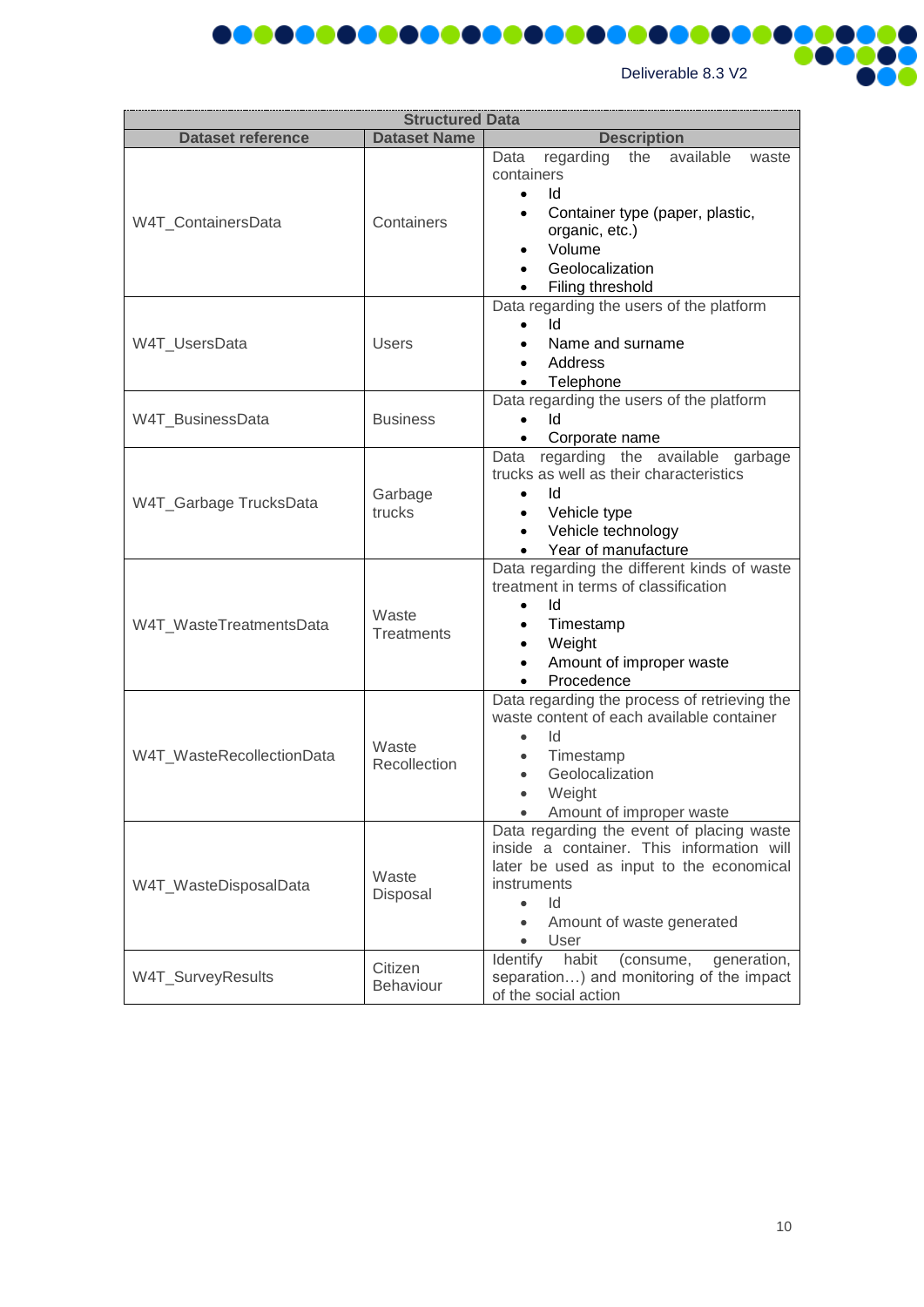

# <span id="page-10-0"></span>**5. Annexes:**

<span id="page-10-1"></span>**5.1 Annex I**

<span id="page-10-2"></span>**5.1.1 Template dataset:**

| Project               | <b>WASTE4think</b><br>Moving towards Life Cycle Thinking by integrating Advanced Waste Management<br>Systems                                                                                                                                                                                                                                                                                                                                                                                                                                                                                                                                                                                                                                                                                                                                                                                                                                                                                                                       |  |  |
|-----------------------|------------------------------------------------------------------------------------------------------------------------------------------------------------------------------------------------------------------------------------------------------------------------------------------------------------------------------------------------------------------------------------------------------------------------------------------------------------------------------------------------------------------------------------------------------------------------------------------------------------------------------------------------------------------------------------------------------------------------------------------------------------------------------------------------------------------------------------------------------------------------------------------------------------------------------------------------------------------------------------------------------------------------------------|--|--|
|                       | The main objective of this project is to move forward the current waste<br>management practices into a circular economy motto, demonstrating the value of<br>integrating and validating a set of 20 eco-innovative solutions that cover all the<br>waste value chain.                                                                                                                                                                                                                                                                                                                                                                                                                                                                                                                                                                                                                                                                                                                                                              |  |  |
|                       | The benefits of these solutions will be enhanced by a holistic waste data<br>management methodology, and will be demonstrated in 4 complementary urban<br>areas in Europe.                                                                                                                                                                                                                                                                                                                                                                                                                                                                                                                                                                                                                                                                                                                                                                                                                                                         |  |  |
|                       | The ecoinnovative solutions include technological and non-technological tools such<br>as:                                                                                                                                                                                                                                                                                                                                                                                                                                                                                                                                                                                                                                                                                                                                                                                                                                                                                                                                          |  |  |
| <b>Description</b>    | 1) IT tools to support the daily operation and long-term planning,<br>2) Apps for citizens empowerment and engagement,<br>3) Educational materials based on innovative teaching units and serious<br>games,<br>4) Tools for citizen science for the co-creation of novel solutions,<br>5) Mechanisms to boost behavioral changes based on economic instruments<br>and social actions, and<br>6) Decentralized solutions for valorization and reuse of high value resources.<br>The different solutions will be implemented in 4 complementary European areas:<br>Zamudio (ES) is a highly-industrialized area with a spread population that<br>a)<br>uses a separated kerbside collection;<br>Halandri (GR) is a large suburban city with a wide range of business that<br>b)<br>has a very basic waste management system;<br>Seveso (IT) is a residential town that uses a door-to-door system;<br>C)<br>And Cascais (PT) is an extensive and high touristic coastal town that<br>d)<br>implements an advanced collection system. |  |  |
|                       | The project includes a consortium of 19 partners with 4 public agencies and<br>administrations, 3 research centres and universities, 8 SMEs, 2 LEs, 1 cluster and<br>1 NGO, that will work together during 36 months with an overall contribution from<br>the EC of €9M.                                                                                                                                                                                                                                                                                                                                                                                                                                                                                                                                                                                                                                                                                                                                                           |  |  |
|                       | The most relevant expected impacts are: a 20% increase in waste sorting, 10%<br>saving of management costs, and 10% reduction of GHG emissions.                                                                                                                                                                                                                                                                                                                                                                                                                                                                                                                                                                                                                                                                                                                                                                                                                                                                                    |  |  |
|                       | The experience gained, and the synergies among the partners describe the best<br>possible scenario to launch new governance and business models.                                                                                                                                                                                                                                                                                                                                                                                                                                                                                                                                                                                                                                                                                                                                                                                                                                                                                   |  |  |
| <b>Funding</b>        | Supported by H2020 Union European. The Grant Agreement number 688995                                                                                                                                                                                                                                                                                                                                                                                                                                                                                                                                                                                                                                                                                                                                                                                                                                                                                                                                                               |  |  |
| <b>Project leader</b> | Fundación Deusto. Deusto Tech Energy.                                                                                                                                                                                                                                                                                                                                                                                                                                                                                                                                                                                                                                                                                                                                                                                                                                                                                                                                                                                              |  |  |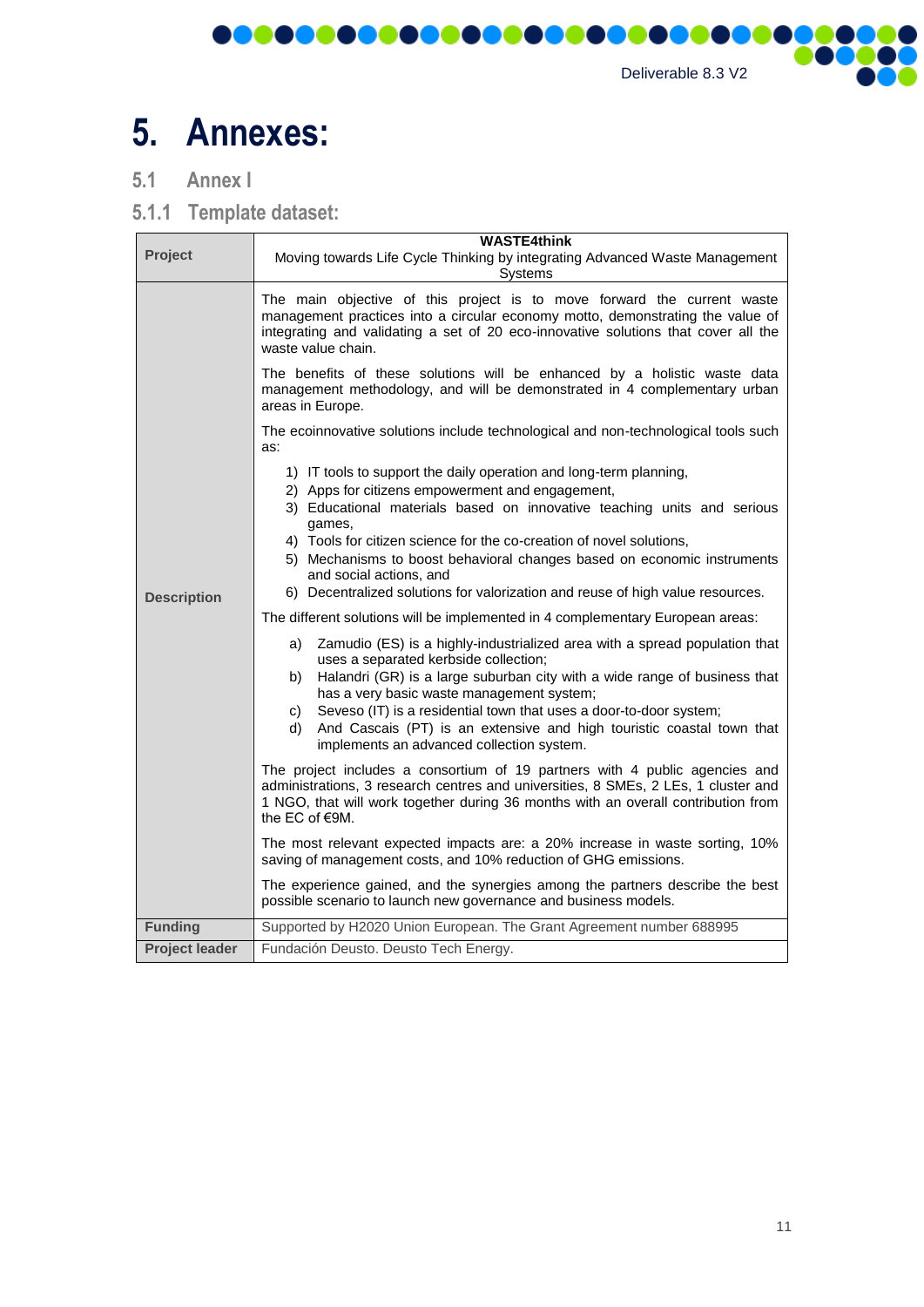

**DOO** 

**TIME** 

ne

 $\bullet$ 

|                   | Asociación Clúster de Industrias de Medioambiente de Euskadi (ACLIMA).<br>٠ |
|-------------------|-----------------------------------------------------------------------------|
|                   | ARS Ambiente Srl.                                                           |
|                   | Ayuntamiento de Zamudio.                                                    |
|                   | Agencia d'Ecologia Urbana de Barcelona (BCNecología).                       |
|                   | Comune di Seveso.                                                           |
|                   | Empresa Municipal de Ambiente de Cascais EM SA (EMAC).<br>٠.                |
|                   | Environmental Biotechnologies (EnBio EPE).<br>٠                             |
| <b>Consortium</b> | Green Technologies.<br>٠                                                    |
| members           | ΔΗΜΟΣ ΧΑΛΑΝΔΡΙΟΥ (Halandri).<br>٠                                           |
|                   | Legambiente Lombardia.                                                      |
|                   | Moba Mobile Automation AG.<br>ж.                                            |
|                   | National Technical University of Athens (NTUA).<br>٠.                       |
|                   | Serious Games Interactive.                                                  |
|                   | Softline.                                                                   |
|                   | University of Patras.<br>٠                                                  |
|                   | Zabala Innovation Consulting, S.A.<br>п.                                    |
| <b>Duration</b>   | 2016-2019.                                                                  |

1000000000000000000000000

#### **1. DATA SUMMARY**

ľ

| Reference number                                                                                                                                                                                                                                                                                                                                 | Name of the dataset                                                                                                                                                                                                |             | <b>Work Package (Task)</b>                                                                                                                             |  |
|--------------------------------------------------------------------------------------------------------------------------------------------------------------------------------------------------------------------------------------------------------------------------------------------------------------------------------------------------|--------------------------------------------------------------------------------------------------------------------------------------------------------------------------------------------------------------------|-------------|--------------------------------------------------------------------------------------------------------------------------------------------------------|--|
|                                                                                                                                                                                                                                                                                                                                                  |                                                                                                                                                                                                                    |             |                                                                                                                                                        |  |
|                                                                                                                                                                                                                                                                                                                                                  | Principal type of data contained in the data set                                                                                                                                                                   |             |                                                                                                                                                        |  |
| $\Box$ Quantitative<br>$\Box$ Qualitative<br>$\Box$ Numeric<br>$\Box$ Text<br>$\Box$ Images<br>$\Box$ Audio<br>$\Box$ Video                                                                                                                                                                                                                      |                                                                                                                                                                                                                    |             | $\Box$ Databases<br>$\Box$ Non-structured data<br>$\Box$ Source code<br>□ Computational models<br>$\Box$ Time series<br>$\Box$ Other (please specify): |  |
| Data description                                                                                                                                                                                                                                                                                                                                 |                                                                                                                                                                                                                    |             |                                                                                                                                                        |  |
|                                                                                                                                                                                                                                                                                                                                                  | Please, describe the data to be collected. Please specify the type and provide a short description of<br>every field contained in the data. Moreover, add information about the size of the data set, format, etc. |             |                                                                                                                                                        |  |
| What is the source of the data?                                                                                                                                                                                                                                                                                                                  |                                                                                                                                                                                                                    |             |                                                                                                                                                        |  |
| $\Box$ Field work<br>$\Box$ Direct measurements<br>$\Box$ Surveys<br>$\Box$ Simulations                                                                                                                                                                                                                                                          |                                                                                                                                                                                                                    | □<br>□<br>□ | Expert Knowledge,<br><b>Model Output</b><br>Other (please specify):                                                                                    |  |
| Methodology used to collect this data                                                                                                                                                                                                                                                                                                            |                                                                                                                                                                                                                    |             |                                                                                                                                                        |  |
| Please briefly describe the processes or methods which have been used to get the data.                                                                                                                                                                                                                                                           |                                                                                                                                                                                                                    |             |                                                                                                                                                        |  |
| Relation to the data with the objectives of the project<br>$\Box$ Reduce the generation of RSU.<br>$\Box$ Increase the management of waste in favour of reusing and recycling.<br>$\Box$ Reduce the waste to landfill.<br>$\Box$ Reduce the management cost.<br>$\Box$ Reduce the generation of GHG emissions.<br>$\Box$ Other (please specify): |                                                                                                                                                                                                                    |             |                                                                                                                                                        |  |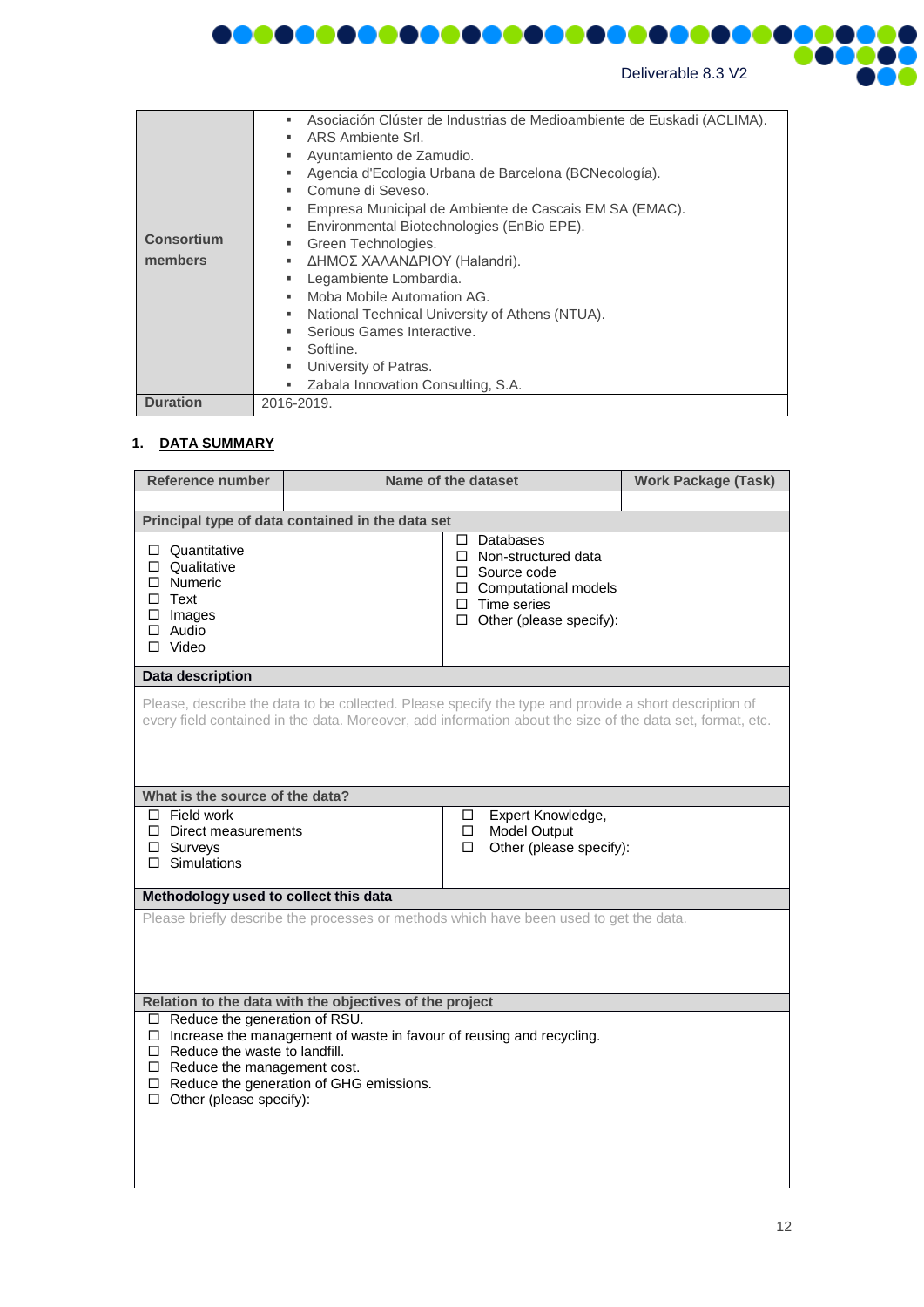

| Relation to the data with the results of the project                                                                                                                                                                                                                                                                                                                                                              |                                                                                                                                                                                                                                                                                                                                                                                                                                                                                  |  |  |
|-------------------------------------------------------------------------------------------------------------------------------------------------------------------------------------------------------------------------------------------------------------------------------------------------------------------------------------------------------------------------------------------------------------------|----------------------------------------------------------------------------------------------------------------------------------------------------------------------------------------------------------------------------------------------------------------------------------------------------------------------------------------------------------------------------------------------------------------------------------------------------------------------------------|--|--|
| Operation and Planning:<br>Operation and Management Module.<br>П<br>Collection Module.<br>П<br>Planning Module.<br>П<br>Circular Economy Module.<br>□<br>APP <sub>S</sub> :<br>Food App.<br>П.<br>Local Trade App.<br>П<br>Citizen App.<br>□<br><b>Educational Materials:</b><br>Innovative Teaching Units.<br>□<br>Sorting Game.<br>□<br>Eco-design Game.<br>□<br>Planning Game.<br>п<br>Virtual City Game.<br>□ | Citizen Science:<br>Eco-design solutions.<br>$\perp$<br>Planning solutions.<br>Circular economy solutions.<br><b>Prevention and Best Practices:</b><br>Economic instruments: New Pay-As-you-Throw<br>(PAYT) schemes and incentives.<br>Innovative awareness actions including web-<br>$\Box$<br>based tools for dissemination.<br><b>Best Practice Book.</b><br>П.<br>New Treatments:<br>$\Box$ Pre-dried and shredded bio-waste.<br>Bio-fuel and compost production plant.<br>п |  |  |
| Why is this data collected?                                                                                                                                                                                                                                                                                                                                                                                       |                                                                                                                                                                                                                                                                                                                                                                                                                                                                                  |  |  |
| Please, contextualize the information collected.                                                                                                                                                                                                                                                                                                                                                                  |                                                                                                                                                                                                                                                                                                                                                                                                                                                                                  |  |  |
| Please, provide a brief description of any external dataset used                                                                                                                                                                                                                                                                                                                                                  |                                                                                                                                                                                                                                                                                                                                                                                                                                                                                  |  |  |
| For every external data set used please explain its origin, relevance and license.                                                                                                                                                                                                                                                                                                                                |                                                                                                                                                                                                                                                                                                                                                                                                                                                                                  |  |  |
|                                                                                                                                                                                                                                                                                                                                                                                                                   |                                                                                                                                                                                                                                                                                                                                                                                                                                                                                  |  |  |
|                                                                                                                                                                                                                                                                                                                                                                                                                   |                                                                                                                                                                                                                                                                                                                                                                                                                                                                                  |  |  |

#### **2. FAIR DATA (DATA FINDABLE, ACCESSIBLE, INTEROPERABLE AND REUSE)**

#### **2.1. DATA FINDABLE**

| Tim's 5-star classification of the dataset                                                        |                                             |  |  |  |
|---------------------------------------------------------------------------------------------------|---------------------------------------------|--|--|--|
| $\Box$ Data is available under an open license                                                    |                                             |  |  |  |
| $\Box$ Use a structured data (e.g., Excel instead of image scan of a table)                       |                                             |  |  |  |
| $\Box$ Is available in a non-proprietary open format (e.g., CSV as well as of Excel)              |                                             |  |  |  |
| $\Box$ Use URIs to denote things                                                                  |                                             |  |  |  |
| The data is linked to other data to provide context<br>$\Box$                                     |                                             |  |  |  |
| Metadata standards                                                                                |                                             |  |  |  |
| Please cite the standard and format use for the date. If any this data set does not follow any    |                                             |  |  |  |
| standardized format, please provide a formal specification. For example, the Dublin Core Metadata |                                             |  |  |  |
| Initiative, Inspire Initiative, ISO, etc.                                                         |                                             |  |  |  |
|                                                                                                   |                                             |  |  |  |
|                                                                                                   |                                             |  |  |  |
| Link regarding to metadata standard: http://rd-alliance.github.io/metadata-directory/             |                                             |  |  |  |
| Documentation stored in the data                                                                  |                                             |  |  |  |
| $\Box$ Information of the origin of the data                                                      | $\Box$ Description of variables             |  |  |  |
| $\Box$ Codebook                                                                                   | Technical information about files<br>п      |  |  |  |
| $\Box$ List of abbreviations                                                                      | Other (please specify):<br>$\Box$           |  |  |  |
|                                                                                                   |                                             |  |  |  |
|                                                                                                   |                                             |  |  |  |
| <b>Ontologies</b>                                                                                 |                                             |  |  |  |
| □ FIWARE                                                                                          | $\Box$ Other external ontology              |  |  |  |
| Link regarding to fiware                                                                          | Link regarding to ontologies                |  |  |  |
| https://www.fiware.org/data-models                                                                | https://www.w3.org/wiki/Lists_of_ontologies |  |  |  |
|                                                                                                   |                                             |  |  |  |
|                                                                                                   | Our defined ontology (please specify):<br>□ |  |  |  |
|                                                                                                   |                                             |  |  |  |
| Whom might it be useful?                                                                          |                                             |  |  |  |
| $\Box$ Public Administrations<br>Private sector<br>$\perp$                                        |                                             |  |  |  |
| Research groups<br>Other (please specify):<br>□<br>□                                              |                                             |  |  |  |
| Citizens<br>п.                                                                                    |                                             |  |  |  |
|                                                                                                   |                                             |  |  |  |
|                                                                                                   |                                             |  |  |  |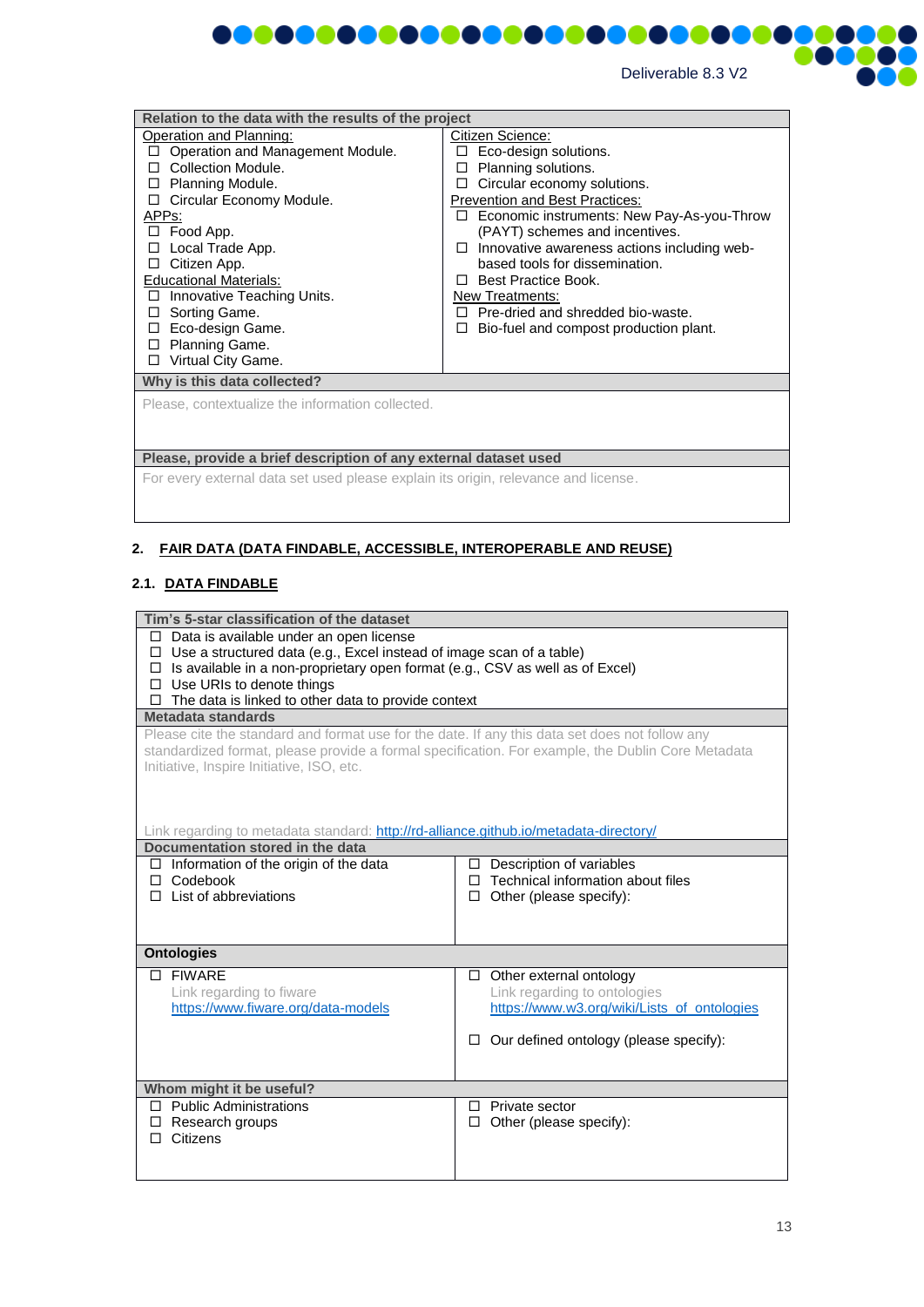

| <b>Channels to reach potential users</b>                                                                                                                     |                                                                                                                                         |
|--------------------------------------------------------------------------------------------------------------------------------------------------------------|-----------------------------------------------------------------------------------------------------------------------------------------|
| $\Box$ Personal/research group web page<br>□ Well-known specialist database<br>$\Box$ Search Administration database<br>$\Box$ Email of corresponding author | Data access statement in published articles<br>□<br>Personal networking<br>□<br>Citation of data sets<br>$\Box$ Other (please specify): |

## **2.2. DATA ACCESSIBLE**

| <b>Accessibility</b>                                                                                                                                               |                                                                              |  |
|--------------------------------------------------------------------------------------------------------------------------------------------------------------------|------------------------------------------------------------------------------|--|
| Public data                                                                                                                                                        | Confidential data<br>a l                                                     |  |
| Obligation or intention to publish/share data                                                                                                                      |                                                                              |  |
| Yes                                                                                                                                                                | No<br>П                                                                      |  |
| When will the data be published?                                                                                                                                   |                                                                              |  |
| Immediately on collection<br>ΙI<br>Within sometime after the ends of the project<br>(please specify):<br>Within sometime after its collection (please<br>specify): | To coincide with publication of main results<br>ப<br>Other (please specify): |  |
| <b>Expected difficulties file sharing</b>                                                                                                                          |                                                                              |  |
| Confidentiality                                                                                                                                                    | Intended commercialisation<br>ΙI                                             |  |
| Large file size<br>ப                                                                                                                                               | Other (please specify):<br>ப                                                 |  |
| Ownership/licensing                                                                                                                                                |                                                                              |  |
|                                                                                                                                                                    |                                                                              |  |

## **2.3. DATA INTEROPERABLE**

| <b>File format</b>                                                                    |                            |                 |                |
|---------------------------------------------------------------------------------------|----------------------------|-----------------|----------------|
| Spreadsheet:                                                                          | Structured data            | Image:          | Other (please) |
| <b>ODS</b>                                                                            | XML                        | JPG             | specify):      |
| XLS<br>П                                                                              | <b>JSON</b>                | <b>TIFF</b>     |                |
| <b>CSV</b><br>п                                                                       | Geographical data          | <b>PNG</b>      |                |
| Documentation                                                                         | <b>DXF</b>                 | Video:          |                |
| DOC<br>П                                                                              | <b>SHP</b><br>$\mathsf{L}$ | <b>WEBM</b>     |                |
| <b>PDF</b>                                                                            | <b>GEOJSON</b><br>П        | MP4             |                |
| TXT                                                                                   |                            | <b>MKZ</b><br>П |                |
| <b>HTML</b>                                                                           |                            |                 |                |
| Methods or software tools needed to access the data                                   |                            |                 |                |
| Please detail any necessary software to manipulate the information (if not standard). |                            |                 |                |

### **2.4. DATA REUSE**

| License conditions and restrictions                                         |                                                                       |
|-----------------------------------------------------------------------------|-----------------------------------------------------------------------|
| Copyright<br>□<br>Creative Commons (please specify)<br>□                    | Open Licence (please specify):<br>□.<br>Other (please specify):<br>□. |
| Please, list the owners of the copyright and intellectual property involved |                                                                       |
|                                                                             |                                                                       |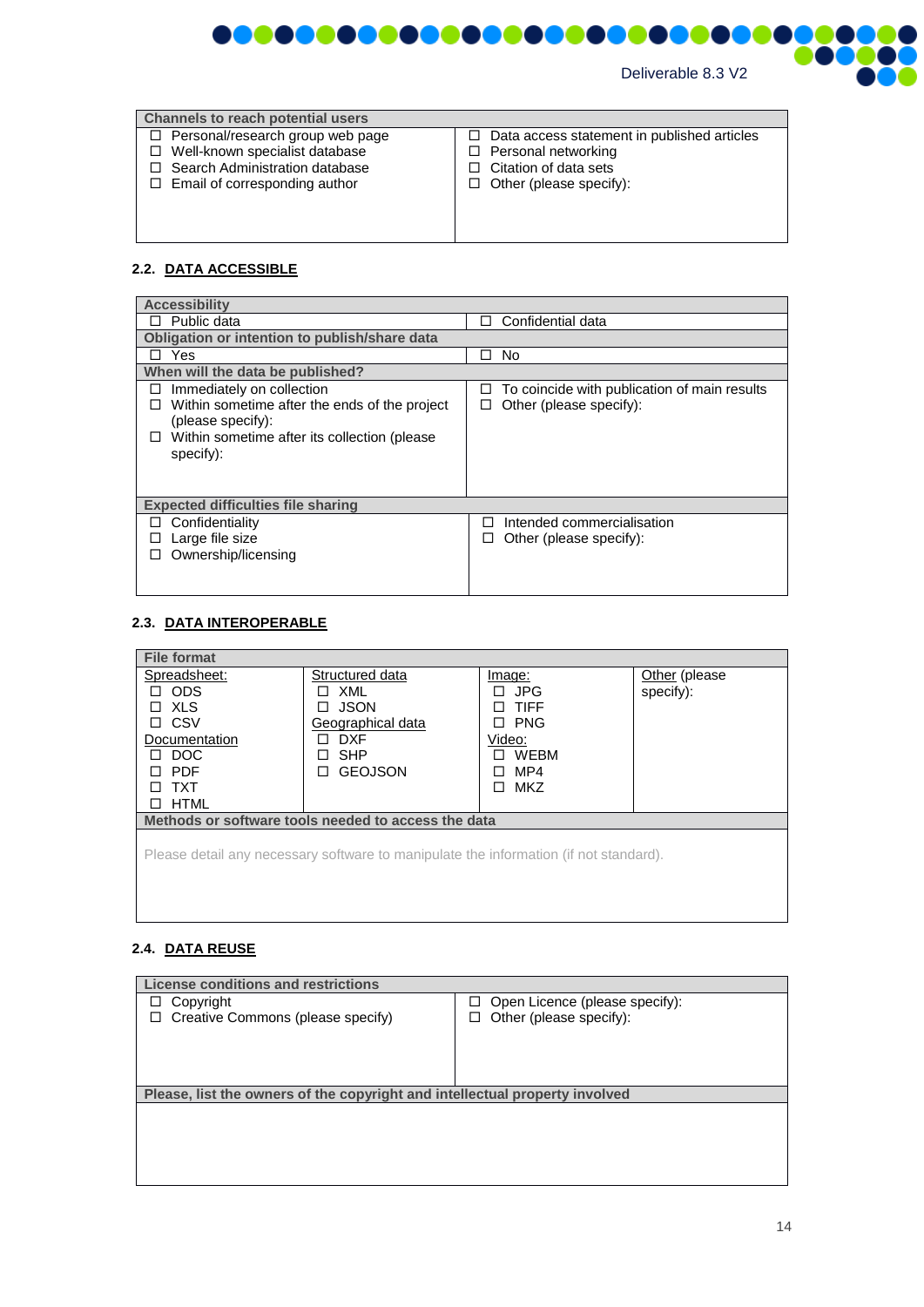

|                    | 000000 |  |
|--------------------|--------|--|
| Deliverable 8.3 V2 |        |  |

| <b>Access permissions and restrictions</b> |  |
|--------------------------------------------|--|
|--------------------------------------------|--|

List roles/individuals (internal & external) with any limitations to access (e.g. scope, actions permitted), including who has authority to grant additional access.

#### **3. DATA MANAGEMENT AND ALLOCATION OF RESOURCES**

| <b>Partners</b>                                                                                                                                                                                                                           |                                                                                                                                                                          | <b>Collection</b> | <b>Curation</b> | <b>Preservation</b> |
|-------------------------------------------------------------------------------------------------------------------------------------------------------------------------------------------------------------------------------------------|--------------------------------------------------------------------------------------------------------------------------------------------------------------------------|-------------------|-----------------|---------------------|
| Foundation Deusto.                                                                                                                                                                                                                        |                                                                                                                                                                          | □                 | п               | П                   |
| Zabala Innovation Consulting S.A.                                                                                                                                                                                                         |                                                                                                                                                                          | $\Box$            | $\Box$          | □                   |
| Town hall of Zamudio                                                                                                                                                                                                                      |                                                                                                                                                                          | п                 | П               | п                   |
| Association of industries cluster environment Euskadi                                                                                                                                                                                     |                                                                                                                                                                          | п                 | П               | □                   |
| Green Technologies                                                                                                                                                                                                                        |                                                                                                                                                                          | □                 | $\Box$          | □                   |
| Enbio Epe                                                                                                                                                                                                                                 |                                                                                                                                                                          | □                 | □               | □                   |
| National Technical University of Athens-NTUA                                                                                                                                                                                              |                                                                                                                                                                          | □                 | □               | □                   |
| University of Patras                                                                                                                                                                                                                      |                                                                                                                                                                          | п                 | п               | п                   |
| Dimos Chalandriou                                                                                                                                                                                                                         |                                                                                                                                                                          | □                 | □               | □                   |
| Serious Games Interactive APS                                                                                                                                                                                                             |                                                                                                                                                                          | □                 | □               | □                   |
| Ars Ambiente SRL                                                                                                                                                                                                                          |                                                                                                                                                                          | □                 | □               | □                   |
| Comune di Seveso                                                                                                                                                                                                                          |                                                                                                                                                                          | □                 | П               | □                   |
| Legambiente Lombardia Onlus                                                                                                                                                                                                               |                                                                                                                                                                          | □                 | □               | □                   |
| Softline SRL                                                                                                                                                                                                                              |                                                                                                                                                                          | п                 | п               | □                   |
| Moba Mobile Automation AG                                                                                                                                                                                                                 |                                                                                                                                                                          | □                 | П               | □                   |
| <b>EMAC Municipal enterprise environment Cascais</b>                                                                                                                                                                                      |                                                                                                                                                                          | п                 | п               | □                   |
| Urban Ecology Agency of Barcelona                                                                                                                                                                                                         |                                                                                                                                                                          | □                 | □               | ◻                   |
| Other (please specify):                                                                                                                                                                                                                   |                                                                                                                                                                          | П                 | П               | П                   |
| What are the costs for making data FAIR in your project?                                                                                                                                                                                  |                                                                                                                                                                          |                   |                 |                     |
| Primary storage medium and location<br>□ University shared or research storage<br>$\Box$ Secure facility from a data provider<br>□ Physical storage<br>$\Box$ Cloud platforms (e.g. Github)<br>$\Box$ Last resort platforms (e.g. Zenodo) | $\Box$ Academic research network platforms (e.g.<br>ResearchGate).<br>$\Box$ Institutional open data repositories (e.g. CKAN<br>based)<br>$\Box$ Other (please specify): |                   |                 |                     |
| link regarding to data repositories: http://www.re3data.org/                                                                                                                                                                              |                                                                                                                                                                          |                   |                 |                     |
| <b>Data curation processes</b>                                                                                                                                                                                                            |                                                                                                                                                                          |                   |                 |                     |
| Please briefly describe the management of data throughout its life cycle.                                                                                                                                                                 |                                                                                                                                                                          |                   |                 |                     |
|                                                                                                                                                                                                                                           |                                                                                                                                                                          |                   |                 |                     |
| How will long-term preservation and access be assured?                                                                                                                                                                                    |                                                                                                                                                                          |                   |                 |                     |
| Please briefly describe how the data will be preserver after the end of the project.                                                                                                                                                      |                                                                                                                                                                          |                   |                 |                     |
|                                                                                                                                                                                                                                           |                                                                                                                                                                          |                   |                 |                     |
| Regularity of backups and data performed. Replicas in other different places (if any)                                                                                                                                                     |                                                                                                                                                                          |                   |                 |                     |
|                                                                                                                                                                                                                                           |                                                                                                                                                                          |                   |                 |                     |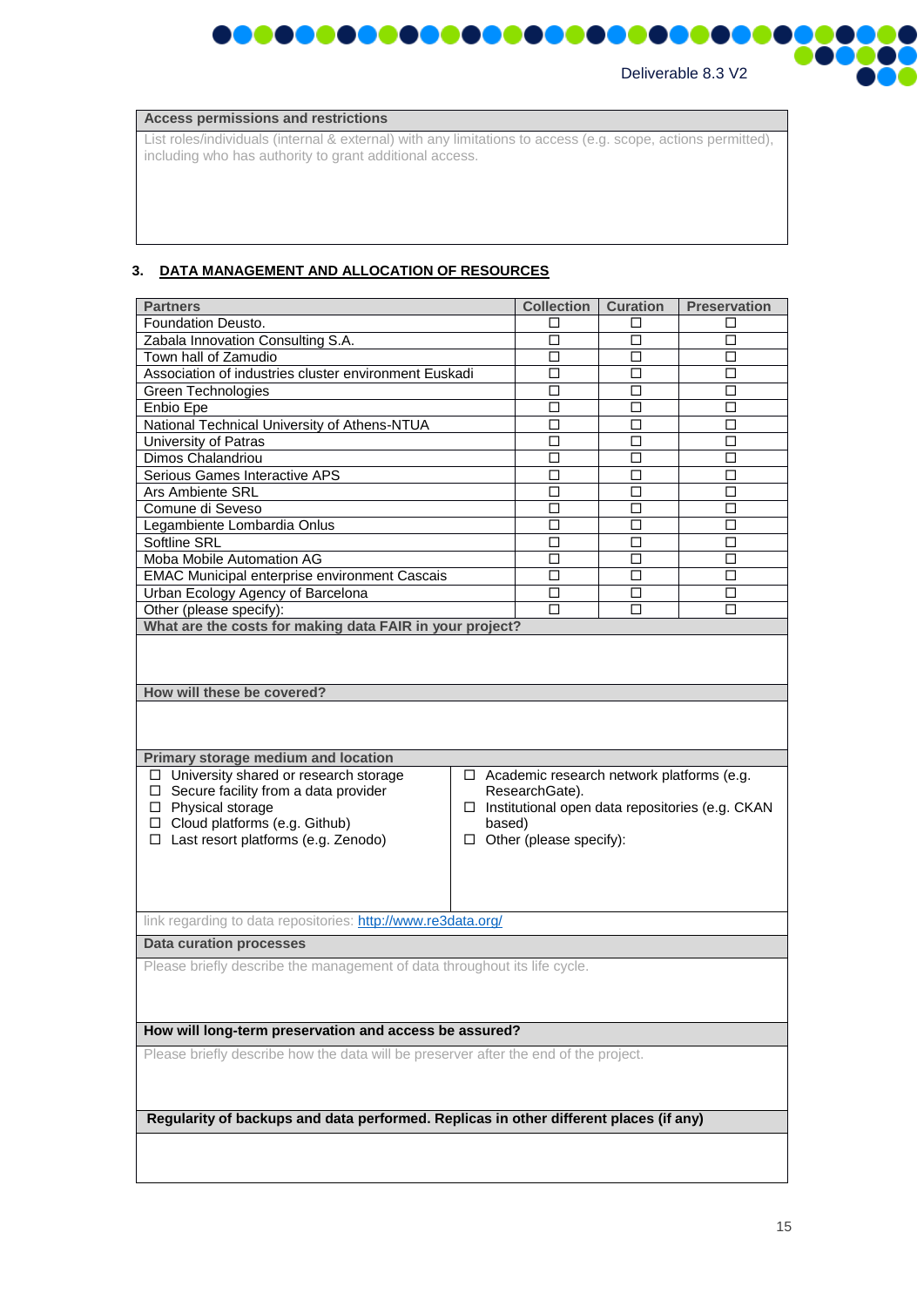

| File management versioning                                                                                             |                                                                          |
|------------------------------------------------------------------------------------------------------------------------|--------------------------------------------------------------------------|
| $\Box$ Unnecessary (i.e. overwrite original file)<br>$\Box$ Control version software (e.g. Git, please<br>$specify)$ : | Date/version number in filename/folder<br>$\Box$ Other (please specify): |

#### **4. ETHICAL AND LEGAL ASPECTS**

# **Ethical aspect (If know)**  $\Box$  No □ Yes (briefly describe): Aspects regarding informed consent in data collection and information protection in data storage and access. (Fulfilment of Ethical requirements are detailed in D9.1 – D9.7). **Legal aspect (If know)** No □ Yes (briefly describe):

## **5. OTHER ASPECTS**

- <span id="page-15-0"></span>**5.2 Annex II**
- <span id="page-15-1"></span>**5.2.1 Set of fulfilled templates**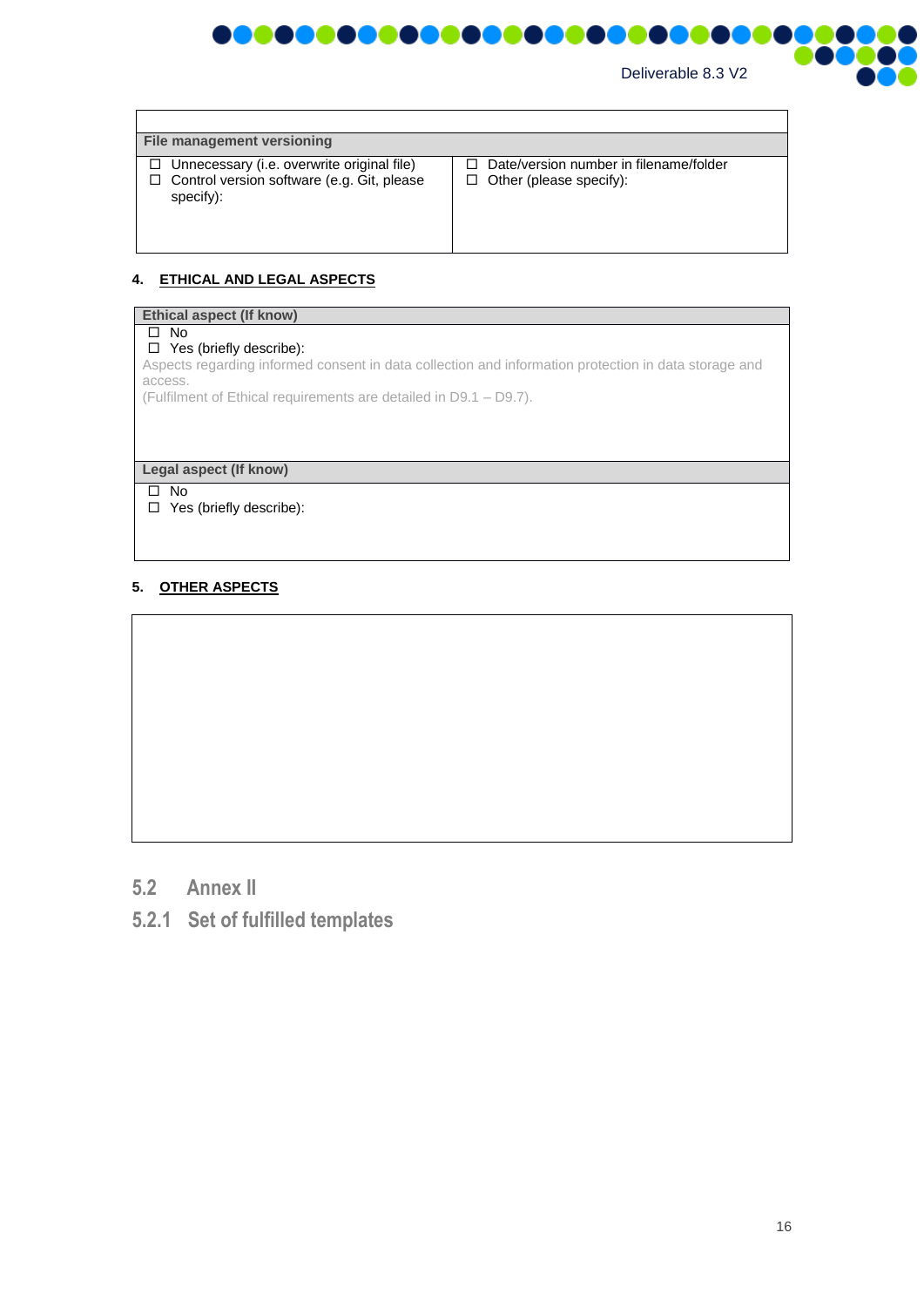# <span id="page-16-0"></span>**6. Glossary**

#### *B*

#### **Backups**

It is the total or partial copy of important information for being restored in case of eventualities. The backup should be stored on a storage medium other than the original one. The aim is to ensure a rapid and reliable retrieval of the data if necessary. The process of recovering data files from backup is known as file restoration ...........................................8

**MAG** 

**IT IT** 

#### *C*

#### **Cloud platforms**

Information is permanently stored on Internet servers and sent to caches. Cloud computing are servers from the Internet responsible for handling requests at any time. You can access your information or service, via an internet connection from any mobile or fixed device located anywhere..........15

#### **Copyright**

Exclusive right of an author, publisher or licensee to exploit a literary, scientific or artistic work for a certain period of time....................................................14

#### **Creative Commons**

These licenses allow creators to communicate which rights they reserve, and which rights they waive for the benefit of recipients or other creators. An easy-to-understand onepage explanation of rights, with associated visual symbols, explains the specifics of each Creative Commons license. Creative Commons licenses do not replace copyright, but are based upon it................................................14

#### **CSV**

Comma Separated Values. Format used in many database programs, spreadsheets and contact managers to store lists of information. As a text file, the format is widely supported.......... 14

## **Curation**

DOOOOO

Understood as the conservation of data to add value to the data, maximize access and ensure long-term preservation. The healing of data is similar to the work done by an art curator or museum. Through the healing process, the data are organized, described, cleaned, improved and preserved for public use. ............................................................ 8

#### *D*

#### **Data Accessibility**

| Regarding the nature of public or private     |
|-----------------------------------------------|
|                                               |
| Data Findable                                 |
| Refers to the viability of the information to |
|                                               |
| <b>Data Interoperability</b>                  |
| Interoperability is the ability of two (or    |
| more) systems or components to                |
| exchange information and use the              |

exchange information and use the information exchanged. ...................... 7

#### **Data Management Plan (DMP)**

Is a written document that describes the data you expect to acquire or generate during the course of a research project, how you will manage, describe, analyze, and store those data, and what mechanisms you will use at the end of your project to share and preserve your data.............................. 3

#### **Data Reuse**

Reuse the data for the same or different purpose............................................... 8

#### **DXF**

Drawing exchange format. Extension of files that belong to the AutoCAD program group............................... 14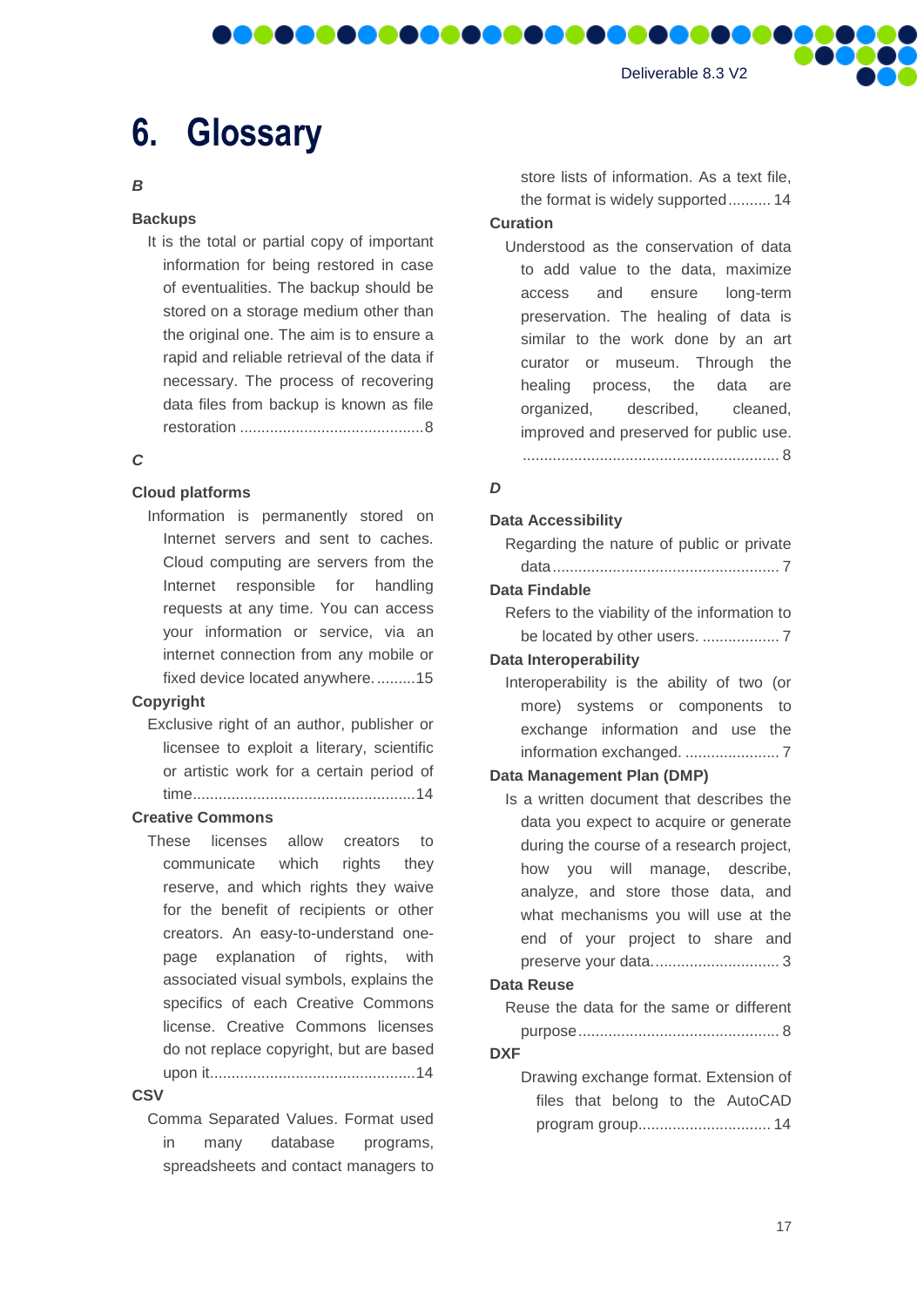#### *F*

#### **FAIR DATA**

Findable, Accesible, Interoperable and Reuse data........................................13

**DO O** 

DOOI

#### **FIWARE**

Is a middleware platform, driven by the European Union, for the development and global deployment of applications for Future Internet. The API specification of FIWARE is open and royalty-free, where the involvement of users and developers is critical for this platform to become a standard and reusable solution. The objective of FIWARE is to facilitate a cost-effective creation and delivery of Future Internet applications and services in a variety of areas, including smart cities, sustainable transport, logistics, renewable energy, and environmental sustainability......................................13

#### *G*

#### **GEOJSON**

It is an open standard format designed to represent simple geographic elements, along with its non-spatial attributes, based on JavaScript Object Notation14

#### **Git**

Is a version control system for keepin track of changes in files and coordinating work among several working on the same files..................16

#### **Github**

Is a web-based Git repository hosting service. It offers all of the distributed version control and source code management (SCM) functionality of Git as well as adding its own features. It provides access control and several collaboration features such as bug tracking, feature requests, task management, and wikis for every project.GitHub offers both plans for private repositories, and free repositories on the same account

which are commonly used to host open-source software projects. ........ 15

#### *I*

**MO** 

#### **Intellectual property**

Is the set of rights that correspond to the authors and other owners (artists, producers, broadcasters ...) with respect to the works and benefits resulting from their creation. Legislation protects the IP, for example, through patents, law and trademarks, which allow to obtain recognition or profits for inventions or creations...................... 14

# *J*

#### **JSON**

JavaScript Object Notation. Is an open standard format that uses readable text to transmit data objects consisting of attribute-value pairs. The JSON file format is used to transmit structured data across multiple network connections....................................... 14

#### *M*

#### **Metadata**

Is "data [information] that provides information about other data". They serve to provide information on the data produced. Metadata consists of information that characterizes data, describes the content, quality, conditions, history, availability, and other characteristics of the data. ........ 7

## *O*

#### **ODS**

The ODS file extension is given to files that are created with the Calc program - a spreadsheet application that is XML-based but contains spreadsheets, tables, and other graphical elements organized in rows and columns similarly to Microsoft Excel. .............. 14

#### **Ontologies**